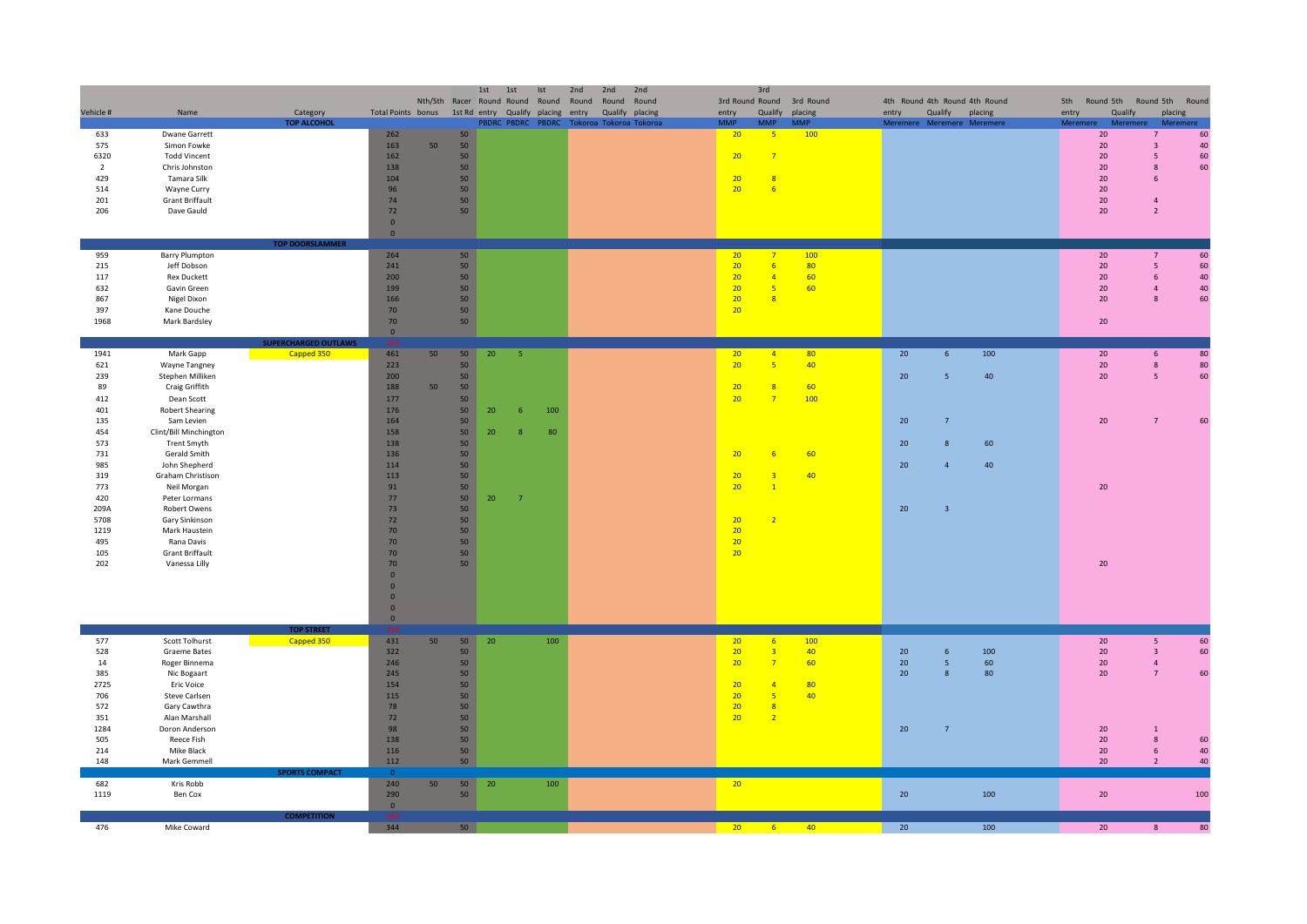| 105<br>83<br>276<br>32<br>493<br>217 | <b>Grant Biffault</b><br>Stu Minchington<br>Adrian/Grant/Nicole Rivers<br>Karen Hay<br>Wayne Birchall<br>Josh Trybula | <b>SUPER SEDAN</b> | 207<br>178<br>177<br>177<br>155<br>78<br>$\overline{0}$<br>$\overline{0}$<br>$\bf{0}$ | 50 | 50<br>50<br>50<br>50<br>50<br>50 | 20<br>20 | 8                       | 80<br>100             |          |                         |          | 20<br>20<br>20 <sup>°</sup> | $\overline{7}$<br>-5<br>8 | 100<br>80       |          |                 |          |  | 20           | $\overline{7}$ | 100      |
|--------------------------------------|-----------------------------------------------------------------------------------------------------------------------|--------------------|---------------------------------------------------------------------------------------|----|----------------------------------|----------|-------------------------|-----------------------|----------|-------------------------|----------|-----------------------------|---------------------------|-----------------|----------|-----------------|----------|--|--------------|----------------|----------|
| 155                                  | Dutchie Wijdeven                                                                                                      | capped 400         | 448                                                                                   | 50 | 50                               | 20       | $\boldsymbol{8}$        | 80                    | 20       | $7\overline{ }$         | 100      |                             |                           |                 | 20       | $5\phantom{.0}$ | 20       |  | 20           | $\bf 8$        | 40       |
| 234                                  | Lee Sherwin                                                                                                           |                    | 354                                                                                   | 50 | 50                               | 20       | $\overline{7}$          | 100                   |          |                         |          | 20                          |                           |                 | 20       | $\overline{2}$  | 20       |  | 20           | 5 <sup>1</sup> | 40       |
| 617                                  | Jen Gibbons                                                                                                           |                    | 332                                                                                   |    | 50                               |          |                         |                       | 20       | $\overline{2}$          | 80       | 20                          |                           | 80              | 20       |                 | 60       |  |              |                |          |
| 156                                  | Wayne Fowler                                                                                                          |                    | 324                                                                                   | 50 | 50 <sub>2</sub><br>50            | 20       | 5                       | 60                    | 20       | $\overline{\mathbf{3}}$ | 20       | 20<br>20                    | 5 <sup>5</sup>            | 20              |          |                 |          |  | 20           | $\mathbf{1}$   | 40       |
| 1540<br>905                          | Nathan Johns<br>Rodger Scott                                                                                          |                    | 278<br>274                                                                            | 50 | 50                               | 20       |                         | 60                    | 20<br>20 | 8                       | 40<br>60 | 20                          |                           | 60              |          |                 |          |  | 20           | $\Delta$       | 40       |
| 93                                   | Warren Black                                                                                                          |                    | 200                                                                                   | 50 | 50                               |          |                         |                       |          |                         |          | 20                          |                           |                 | 20       |                 | 60       |  |              |                |          |
| 635                                  | Lyal Elliot                                                                                                           |                    | 196                                                                                   |    | 50                               |          |                         |                       | 20       | $\overline{4}$          | 20       | 20                          |                           |                 | 20       |                 |          |  | 20           | $\overline{2}$ | 40       |
| 162                                  | Keith Knuth                                                                                                           |                    | 191                                                                                   |    | 50                               |          |                         |                       |          |                         |          | 20 <sub>2</sub>             |                           |                 | 20       | $\overline{1}$  | 40       |  | 20           |                | 40       |
| 1086                                 | Stephen Howe                                                                                                          |                    | 190                                                                                   |    | 50                               |          |                         |                       |          |                         |          |                             |                           |                 | 20       |                 | 60       |  | 20           |                | 40       |
| 500                                  | Rhys Harrison                                                                                                         |                    | 178                                                                                   |    | 50                               |          |                         |                       |          |                         |          | 20                          | 8                         | 100             |          |                 |          |  |              |                |          |
| 72                                   | Justin Weir                                                                                                           |                    | 176                                                                                   |    | 50                               |          |                         |                       |          |                         |          |                             |                           |                 | 20       | 6               | 100      |  |              |                |          |
| 108<br>$\overline{2}$                | Fraser Macarae<br>Ray Peterson                                                                                        |                    | 173<br>170                                                                            |    | 50<br>50                         |          |                         |                       |          |                         |          |                             |                           |                 | 20<br>20 | $\overline{3}$  | 40<br>40 |  | 20<br>$20\,$ |                | 40<br>40 |
| 9092                                 | Adam Thompson                                                                                                         |                    | 163                                                                                   | 50 | 50                               | 20       | $\overline{\mathbf{3}}$ | 20                    |          |                         |          | 20                          |                           |                 |          |                 |          |  |              |                |          |
| 318                                  | Simon Curran                                                                                                          |                    | 150                                                                                   |    | 50                               |          |                         |                       |          |                         |          | 20                          |                           |                 | 20       |                 |          |  | 20           |                | 40       |
| 340                                  | Paul Hammond                                                                                                          |                    | 150                                                                                   |    | 50                               |          |                         |                       |          |                         |          |                             |                           |                 | 20       |                 | 20       |  | 20           |                | 40       |
| 168                                  | Paul Georgantas                                                                                                       |                    | 141                                                                                   |    | 50                               |          |                         |                       | 20       | 5                       |          |                             |                           |                 |          |                 |          |  | 20           | 6              | 40       |
| 460                                  | Tony Gera                                                                                                             |                    | 138                                                                                   |    | 50                               |          |                         |                       |          |                         |          |                             |                           |                 | 20       | $\bf 8$         |          |  | $20\,$       |                | 40       |
| 600                                  | Jim Carroll                                                                                                           |                    | 134                                                                                   |    | 50                               |          |                         |                       |          |                         |          |                             |                           |                 | 20       | $\overline{4}$  |          |  | 20           |                | 40       |
| 220<br>1967                          | Dave Levien<br><b>Reg Pountney</b>                                                                                    |                    | 133<br>131                                                                            |    | 50<br>50                         |          |                         |                       | 20       | $\overline{1}$          | 40       |                             |                           |                 | 20<br>20 |                 |          |  | 20           | $\overline{3}$ | 40       |
| 364                                  | Paul Ramakers                                                                                                         |                    | 131                                                                                   |    | 50                               |          |                         |                       |          |                         |          | 20                          | $\mathbf{1}$              |                 |          |                 |          |  | 20           |                | 40       |
| 1598                                 | Ricky Eastham                                                                                                         |                    | 130                                                                                   |    | 50                               |          |                         |                       |          |                         |          | 20                          |                           |                 |          |                 |          |  | 20           |                | 40       |
| 1970                                 | Dean Sivewright/Tim Hawke                                                                                             |                    | 130                                                                                   |    | 50                               |          |                         |                       |          |                         |          |                             |                           |                 | 20       |                 |          |  | 20           |                | 40       |
| 302                                  | Phil Hunter                                                                                                           |                    | 130                                                                                   |    | 50                               |          |                         |                       |          |                         |          |                             |                           |                 | 20       |                 |          |  | 20           |                | 40       |
| 567                                  | Regan Curran                                                                                                          |                    | 130                                                                                   |    | 50                               |          |                         |                       |          |                         |          |                             |                           |                 | 20       |                 |          |  | $20\,$       |                | 40       |
| 3940                                 | Jay Maka                                                                                                              |                    | 117                                                                                   |    | 50                               |          |                         |                       |          |                         |          |                             |                           |                 |          |                 |          |  | 20           | $\overline{7}$ | 40       |
| 1325<br>77                           | Matt Gibbons<br>Dave Norriss                                                                                          |                    | 116<br>111                                                                            |    | 50<br>50                         | 20       | $\mathbf{1}$            | 40                    | 20       | $6\overline{6}$         | 40       |                             |                           |                 |          |                 |          |  |              |                |          |
| 540                                  | John Hooper                                                                                                           |                    | 110                                                                                   |    | 50                               |          |                         |                       |          |                         |          | 20                          |                           | 40              |          |                 |          |  |              |                |          |
| 252                                  | Shane Williams                                                                                                        |                    | 110                                                                                   |    | 50 <sub>2</sub>                  |          |                         |                       |          |                         |          | 20                          |                           | 40              |          |                 |          |  |              |                |          |
| 812                                  | lan Harvey                                                                                                            |                    | 110                                                                                   |    | 50                               |          |                         |                       |          |                         |          |                             |                           |                 |          |                 |          |  | 20           |                | 40       |
| 255                                  | Dan Harison                                                                                                           |                    | 110                                                                                   |    | 50                               |          |                         |                       |          |                         |          |                             |                           |                 |          |                 |          |  | 20           |                | 40       |
| 243                                  | Mark Hudson                                                                                                           |                    | 110                                                                                   |    | 50                               |          |                         |                       |          |                         |          |                             |                           |                 |          |                 |          |  | 20           |                | 40       |
| 1498                                 | Matt Kriletich                                                                                                        |                    | 110                                                                                   |    | 50                               |          |                         |                       |          |                         |          |                             |                           |                 |          |                 |          |  | 20           |                | 40       |
| 284                                  | John Key                                                                                                              |                    | 110<br>110                                                                            |    | 50                               |          |                         |                       |          |                         |          |                             |                           |                 |          |                 |          |  | $20\,$<br>20 |                | 40<br>40 |
| 2651<br>929                          | Steve Dunne<br>Mathew Patmore                                                                                         |                    | 110                                                                                   |    | 50<br>50                         |          |                         |                       |          |                         |          |                             |                           |                 |          |                 |          |  | $20\,$       |                | 40       |
| 3242                                 | Jason Sellars                                                                                                         |                    | 110                                                                                   |    | 50                               |          |                         |                       |          |                         |          |                             |                           |                 |          |                 |          |  | 20           |                | 40       |
| 714                                  | Phil Hirst                                                                                                            |                    | 110                                                                                   |    | 50                               |          |                         |                       |          |                         |          |                             |                           |                 |          |                 |          |  | 20           |                | 40       |
| 591                                  | lain Clegg                                                                                                            |                    | 110                                                                                   |    | 50 <sub>2</sub>                  |          |                         |                       |          |                         |          |                             |                           |                 |          |                 |          |  | $20\,$       |                | 40       |
| 966                                  | Kurt Goodin                                                                                                           |                    | 97                                                                                    |    | 50                               |          |                         |                       |          |                         |          | 20 <sub>2</sub>             | $\overline{7}$            | 20              |          |                 |          |  |              |                |          |
| 97                                   | Tony Richardson                                                                                                       |                    | 94                                                                                    |    | 50                               | 20       | $\overline{4}$          | 20 <sup>°</sup>       |          |                         |          |                             |                           |                 |          |                 |          |  |              |                |          |
| 935<br>800                           | Craig Smith                                                                                                           |                    | 92<br>90                                                                              |    | 50<br>50                         | 20       | $\overline{z}$          | 20<br>20 <sub>2</sub> |          |                         |          |                             |                           |                 |          |                 |          |  |              |                |          |
| 596                                  | Mike Scholten<br>Clifford Whiting                                                                                     |                    | 90 <sup>°</sup>                                                                       |    | 50                               | 20<br>20 |                         | 20 <sub>2</sub>       |          |                         |          |                             |                           |                 |          |                 |          |  |              |                |          |
| 157                                  | Hamish MacDonald                                                                                                      |                    | 90                                                                                    |    | 50                               | 20       |                         | 20 <sup>°</sup>       |          |                         |          |                             |                           |                 |          |                 |          |  |              |                |          |
| 123                                  | Russell Lorimer                                                                                                       |                    | 90                                                                                    |    | 50                               | 20       |                         | 20 <sup>°</sup>       |          |                         |          |                             |                           |                 |          |                 |          |  |              |                |          |
| 461                                  | Des Briggs                                                                                                            |                    | 90 <sub>o</sub>                                                                       |    | 50                               | 20       |                         | 20                    |          |                         |          |                             |                           |                 |          |                 |          |  |              |                |          |
| 716                                  | <b>Russell Lowe</b>                                                                                                   |                    | 90                                                                                    |    | 50                               |          |                         |                       | 20       |                         | 20       |                             |                           |                 |          |                 |          |  |              |                |          |
| 317                                  | Shane Craig                                                                                                           |                    | 90 <sub>o</sub>                                                                       |    | 50                               |          |                         |                       |          |                         |          | 20                          |                           | 20              |          |                 |          |  |              |                |          |
| 901                                  | Steve Pugh                                                                                                            |                    | 90                                                                                    |    | 50                               |          |                         |                       |          |                         |          | 20                          |                           | 20 <sup>°</sup> |          |                 |          |  |              |                |          |
| 451<br>1295                          | Shaun Mather<br>Robert Ihle                                                                                           |                    | 90<br>77                                                                              |    | 50<br>50                         |          |                         |                       |          |                         |          | 20                          |                           |                 | 20<br>20 | $\overline{7}$  |          |  |              |                |          |
| 975                                  | Tim Lacey                                                                                                             |                    | 76                                                                                    |    | 50                               |          |                         |                       |          |                         |          | 20                          | 6                         |                 |          |                 |          |  |              |                |          |
| 218                                  | <b>Bob Greig</b>                                                                                                      |                    | 76                                                                                    |    | 50                               | 20       | 6                       |                       |          |                         |          |                             |                           |                 |          |                 |          |  |              |                |          |
| 518                                  | Steve McKay                                                                                                           |                    | 74                                                                                    |    | 50                               |          |                         |                       |          |                         |          | 20 <sup>°</sup>             | $\overline{4}$            |                 |          |                 |          |  |              |                |          |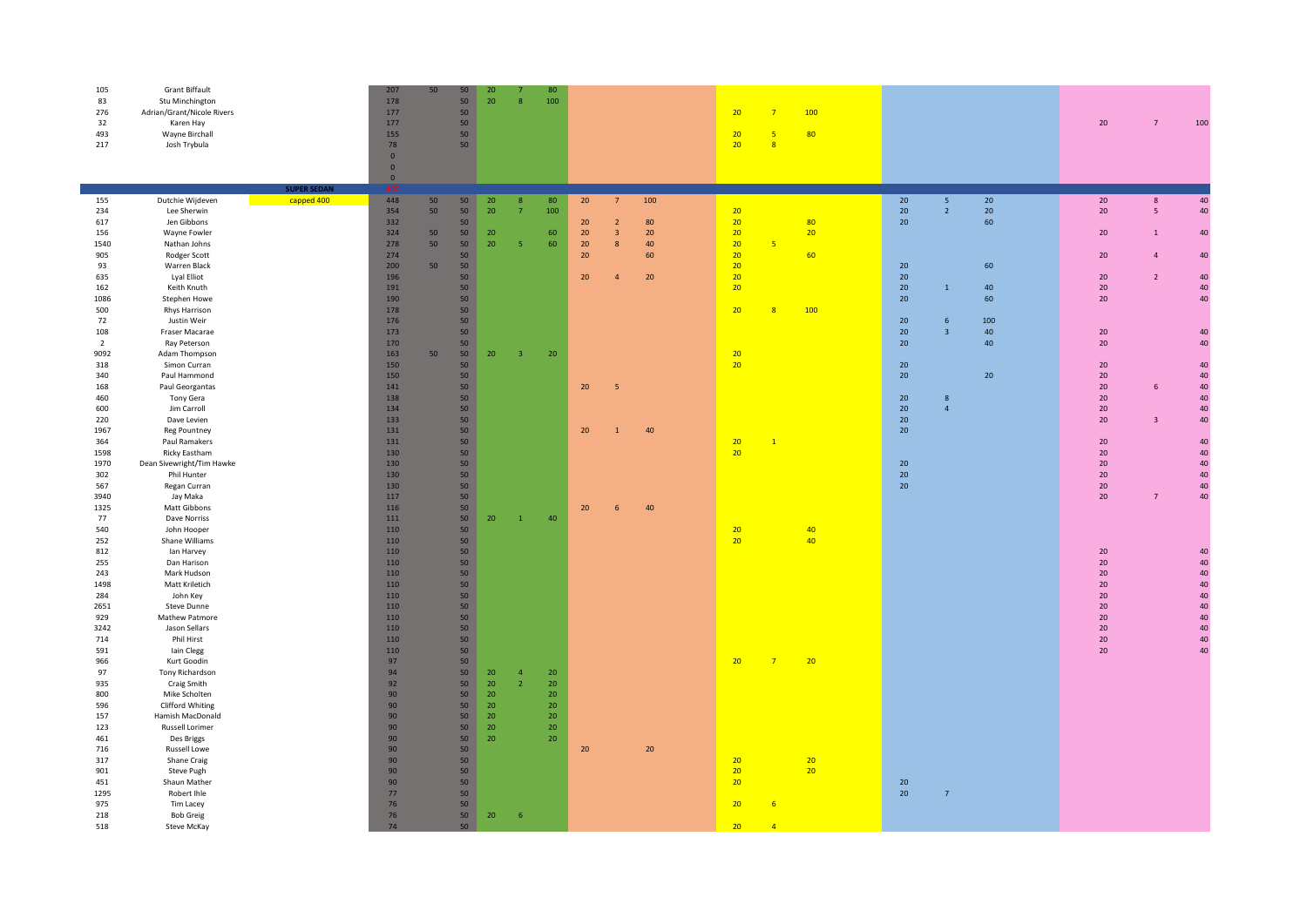| 213<br>1661<br>517<br>459<br>656<br>1801<br>1359<br>997<br>1786<br>804<br>1255<br>291<br>73<br>795<br>497<br>190<br>310<br>22<br>654<br>665<br>786<br>1044 | <b>Blair Cole</b><br>Rob Dalley<br>Eddie Trybula<br><b>Brian Hughes</b><br>Dean Williams<br>Shane Eastham<br>Scott Coffin<br>Donn Smyth<br>Aaron Thomas<br>Shona Mendoza<br>Matt Crooks<br>J Connors<br>Mike Carlton<br>Darren Riches<br><b>Trevor Hughes</b><br>Karl Haustein<br><b>Bob George</b><br>Zachary & Hunter Grant-Miles<br>Andrew Moffitt<br>Cameron Fisk<br>Azhar Bhamji<br>Brendon Nguyen | <b>MODIFIED</b>                      | 73<br>$72\,$<br>70<br>70<br>70<br>70<br>70<br>70<br>70<br>$70$<br>70<br>70<br>70<br>70<br>70<br>70<br>70<br>70<br>70<br>70<br>70<br>70<br>$\circ$<br>400 |    | 50<br>50<br>50<br>50<br>50<br>50<br>50<br>50<br>50<br>50 <sub>2</sub><br>50<br>50<br>50<br>50<br>50<br>50<br>50<br>50<br>50<br>50<br>50<br>50 |    |                |     | 20       |                  |           | 20<br>20<br>20<br>20<br>20<br>20<br>20<br>20<br>20<br>20<br>20<br>20<br>20<br>20<br>20<br>20 | $\overline{3}$<br>$\overline{2}$          |           | 20<br>20 <sup>°</sup><br>20 <sub>2</sub><br>20<br>20 <sub>2</sub> |                              |          |              |                                  |          |
|------------------------------------------------------------------------------------------------------------------------------------------------------------|---------------------------------------------------------------------------------------------------------------------------------------------------------------------------------------------------------------------------------------------------------------------------------------------------------------------------------------------------------------------------------------------------------|--------------------------------------|----------------------------------------------------------------------------------------------------------------------------------------------------------|----|-----------------------------------------------------------------------------------------------------------------------------------------------|----|----------------|-----|----------|------------------|-----------|----------------------------------------------------------------------------------------------|-------------------------------------------|-----------|-------------------------------------------------------------------|------------------------------|----------|--------------|----------------------------------|----------|
| 444                                                                                                                                                        | Paul/Ben McLeod                                                                                                                                                                                                                                                                                                                                                                                         | Capped 400                           | 478                                                                                                                                                      |    | 50                                                                                                                                            |    |                |     | 20       | $\boldsymbol{8}$ | 100       | 20                                                                                           | 5                                         | 100       | 20                                                                | $\boldsymbol{8}$             | 60       | $20\,$       | $\overline{7}$                   | 60       |
| 307<br>722                                                                                                                                                 | Cory Silk<br>Tony Latta                                                                                                                                                                                                                                                                                                                                                                                 | Capped 400                           | 433<br>289                                                                                                                                               | 50 | 50<br>50                                                                                                                                      | 20 | 8              | 100 | 20       | 5                | 40        | 20<br>20                                                                                     | $\overline{\mathbf{3}}$<br>$\overline{1}$ | 80<br>40  | 20 <sub>2</sub>                                                   | $\overline{7}$               | 100      | 20           | $\mathbf{g}$                     | 60       |
| 1500<br>585                                                                                                                                                | Andrew Neiman<br>Shane Windley                                                                                                                                                                                                                                                                                                                                                                          |                                      | 223<br>200                                                                                                                                               |    | 50<br>50                                                                                                                                      |    |                |     | 20       | 6                | 80        | 20<br>20 <sub>2</sub>                                                                        | $\overline{7}$<br>$\overline{4}$          | 60<br>20  | 20 <sub>2</sub>                                                   | $6\phantom{1}6$              | 60       |              |                                  |          |
| 711                                                                                                                                                        | Chris O'Connor                                                                                                                                                                                                                                                                                                                                                                                          |                                      | 156                                                                                                                                                      |    | 50                                                                                                                                            |    |                |     | 20       | 4                | 40        | 20                                                                                           | $\overline{2}$                            | 20        |                                                                   |                              |          |              |                                  |          |
| 385A                                                                                                                                                       | Gary Bogaart                                                                                                                                                                                                                                                                                                                                                                                            |                                      | 241                                                                                                                                                      |    | 50                                                                                                                                            |    |                |     |          |                  |           |                                                                                              |                                           |           | 20 <sub>2</sub>                                                   | 5                            | 80       | 20           | 6                                | 60       |
| 468<br>969                                                                                                                                                 | <b>Brin Hayes</b><br><b>Bruce Riddick</b>                                                                                                                                                                                                                                                                                                                                                               |                                      | 137<br>118                                                                                                                                               |    | 50<br>50                                                                                                                                      |    |                |     | 20       |                  | 60        | 20                                                                                           | $\overline{8}$                            | 40        |                                                                   |                              |          |              |                                  |          |
| 8                                                                                                                                                          | Gerry Rose                                                                                                                                                                                                                                                                                                                                                                                              |                                      | 96                                                                                                                                                       |    | 50                                                                                                                                            |    |                |     |          |                  |           | 20 <sub>2</sub>                                                                              | 6                                         | 20        |                                                                   |                              |          |              |                                  |          |
| 818                                                                                                                                                        | Preston Brunell                                                                                                                                                                                                                                                                                                                                                                                         |                                      | 77                                                                                                                                                       |    | 50                                                                                                                                            | 20 | $\overline{7}$ |     |          |                  |           |                                                                                              |                                           |           |                                                                   |                              |          |              |                                  |          |
| 621<br>442                                                                                                                                                 | Wayne Tangley<br><b>Baylee Goddard</b>                                                                                                                                                                                                                                                                                                                                                                  |                                      | 70<br>70                                                                                                                                                 |    | 50<br>50                                                                                                                                      |    |                |     | 20       |                  |           | 20                                                                                           |                                           |           |                                                                   |                              |          |              |                                  |          |
| 338                                                                                                                                                        | Jonathan Gregson                                                                                                                                                                                                                                                                                                                                                                                        |                                      | 115                                                                                                                                                      |    | 50                                                                                                                                            |    |                |     |          |                  |           |                                                                                              |                                           |           |                                                                   |                              |          | 20           | -5                               | 40       |
| 8889<br>642                                                                                                                                                | Jason Dolores                                                                                                                                                                                                                                                                                                                                                                                           |                                      | 114<br>53                                                                                                                                                |    | 50                                                                                                                                            |    |                |     |          |                  |           |                                                                                              |                                           |           |                                                                   |                              |          | $20\,$<br>50 | $\overline{4}$<br>$\overline{3}$ | 40       |
|                                                                                                                                                            | Erin Keys                                                                                                                                                                                                                                                                                                                                                                                               | <b>COMP BIKE</b>                     |                                                                                                                                                          |    |                                                                                                                                               |    |                |     |          |                  |           |                                                                                              |                                           |           |                                                                   |                              |          |              |                                  |          |
| 145                                                                                                                                                        | Colin Johnson                                                                                                                                                                                                                                                                                                                                                                                           | Capped 400                           | 511                                                                                                                                                      | 50 | 50                                                                                                                                            | 20 | 6 <sup>1</sup> | 60  | 20       | 6                | 60        | 20                                                                                           | $\overline{7}$                            | 60        | 20                                                                | $\overline{7}$               | 40       | 20           | 5                                | 60       |
| 166<br>154                                                                                                                                                 | Jock van Niekerk<br>Jackson Wilton                                                                                                                                                                                                                                                                                                                                                                      | Capped 400                           | 480<br>392                                                                                                                                               | 50 | 50<br>50                                                                                                                                      | 20 | 5 <sup>1</sup> | 60  | 20<br>20 | 7<br>8           | 80<br>100 | 20                                                                                           | $\overline{8}$                            | 80        | 20 <sub>2</sub><br>20 <sub>2</sub>                                | $\overline{2}$<br>6          | 60<br>80 | 20           | 6                                | 80       |
| 5000                                                                                                                                                       | Darryl Benson                                                                                                                                                                                                                                                                                                                                                                                           |                                      | 370                                                                                                                                                      |    | 50                                                                                                                                            |    |                |     |          |                  |           | 20                                                                                           | 5                                         | 60        | 20 <sup>°</sup>                                                   | $\overline{8}$               | 100      | 20           | $\overline{7}$                   | 80       |
| 452                                                                                                                                                        | Michael Trainor                                                                                                                                                                                                                                                                                                                                                                                         |                                      | 336                                                                                                                                                      | 50 | 50                                                                                                                                            | 20 | $\overline{7}$ | 80  | 20       | 5                | 40        | 20                                                                                           | $\overline{4}$                            | 40        |                                                                   |                              |          |              |                                  |          |
| 1339<br>12                                                                                                                                                 | Troy Appleton<br>Mish Foxley                                                                                                                                                                                                                                                                                                                                                                            |                                      | 288<br>265                                                                                                                                               | 50 | 50<br>50                                                                                                                                      | 20 | 2 <sup>1</sup> | 40  | 20       | $\Delta$         | 40        | 20<br>20                                                                                     | $\overline{\mathbf{3}}$<br>6              | 40<br>100 | 20<br>20 <sub>2</sub>                                             | $\overline{\mathbf{3}}$<br>5 | 40       |              |                                  |          |
| 228                                                                                                                                                        | Steve van Pelt                                                                                                                                                                                                                                                                                                                                                                                          |                                      | 222                                                                                                                                                      | 50 | 50                                                                                                                                            |    |                |     |          |                  |           | 20 <sub>2</sub>                                                                              | $\overline{1}$                            | 40        | 20 <sub>2</sub>                                                   | $\mathbf 1$                  | 40       |              |                                  |          |
| 94<br>86                                                                                                                                                   | Mark James<br>Karl Dykes                                                                                                                                                                                                                                                                                                                                                                                |                                      | 218<br>178                                                                                                                                               |    | 50<br>50                                                                                                                                      | 20 | 8 <sub>o</sub> | 100 |          |                  |           |                                                                                              |                                           |           | 20 <sup>°</sup>                                                   | $\overline{4}$               | 60       | 20           | $\overline{4}$                   | 60       |
| 228                                                                                                                                                        | Steve van Pelt                                                                                                                                                                                                                                                                                                                                                                                          |                                      | 114                                                                                                                                                      |    | 50                                                                                                                                            | 20 | $\overline{4}$ | 40  |          |                  |           |                                                                                              |                                           |           |                                                                   |                              |          |              |                                  |          |
| 82                                                                                                                                                         | Martin Wilson                                                                                                                                                                                                                                                                                                                                                                                           |                                      | 113                                                                                                                                                      |    | 50                                                                                                                                            | 20 | $\overline{3}$ | 40  |          |                  |           |                                                                                              |                                           |           |                                                                   |                              |          |              |                                  |          |
| 622<br>775                                                                                                                                                 | Jeff Godden<br>Chris Nixon                                                                                                                                                                                                                                                                                                                                                                              |                                      | 112<br>111                                                                                                                                               |    | 50<br>50                                                                                                                                      | 20 | $\mathbf{1}$   | 40  |          |                  |           | 20 <sup>°</sup>                                                                              | $\overline{z}$                            | 40        |                                                                   |                              |          |              |                                  |          |
| 63                                                                                                                                                         | Anton Foley/Jackson Wilton                                                                                                                                                                                                                                                                                                                                                                              |                                      | 70                                                                                                                                                       |    | 50                                                                                                                                            |    |                |     |          |                  |           | 20                                                                                           |                                           |           |                                                                   |                              |          |              |                                  |          |
| 122                                                                                                                                                        | Phil Love                                                                                                                                                                                                                                                                                                                                                                                               | <b>SCREAMING EAGLE</b><br>Capped 400 | 472                                                                                                                                                      |    | 50                                                                                                                                            |    |                |     | 20       | $\overline{7}$   | 100       | 20                                                                                           | $\overline{7}$                            | 80        | 20                                                                | $6\overline{6}$              | 80       | 20           | $\overline{2}$                   | 60       |
| 79                                                                                                                                                         | Donovan Wood                                                                                                                                                                                                                                                                                                                                                                                            | Capped 400                           | 409                                                                                                                                                      | 50 | 50                                                                                                                                            | 20 |                | 100 | 20       | 5                | 80        | 20                                                                                           | $\overline{4}$                            | 60        |                                                                   |                              |          |              |                                  |          |
| 370                                                                                                                                                        | Kevin Foothead                                                                                                                                                                                                                                                                                                                                                                                          |                                      | 374                                                                                                                                                      |    | 50                                                                                                                                            |    |                |     | 20       | 6                | 60        | 20 <sup>2</sup>                                                                              | 6                                         | 60        | 20 <sup>°</sup>                                                   | $\overline{7}$               | 60       | 20           | 5                                | 40       |
| 21<br>38                                                                                                                                                   | Simon Banks<br>Geoff Bond                                                                                                                                                                                                                                                                                                                                                                               |                                      | 286<br>244                                                                                                                                               |    | 50<br>50                                                                                                                                      |    |                |     |          |                  |           | 20                                                                                           | $\overline{8}$                            | 100       | 20 <sub>2</sub>                                                   | 8                            | 60       | 20<br>$20\,$ | $\mathbf{8}$<br>6                | 80<br>80 |
| 611                                                                                                                                                        | Mark Hitchman                                                                                                                                                                                                                                                                                                                                                                                           |                                      | 117                                                                                                                                                      |    | 50                                                                                                                                            |    |                |     |          |                  |           |                                                                                              |                                           |           |                                                                   |                              |          | 20           | $\overline{7}$                   | 40       |
| 366<br>661                                                                                                                                                 | Jody Burgess<br><b>Shelley Burgess</b>                                                                                                                                                                                                                                                                                                                                                                  |                                      | 112<br>111                                                                                                                                               |    | 50<br>50                                                                                                                                      |    |                |     |          |                  |           | 20<br>20 <sub>2</sub>                                                                        | $\overline{2}$<br>$\overline{1}$          | 40<br>40  |                                                                   |                              |          |              |                                  |          |
| 329                                                                                                                                                        | Bryan Sweetman                                                                                                                                                                                                                                                                                                                                                                                          |                                      | 73                                                                                                                                                       |    | 50                                                                                                                                            |    |                |     |          |                  |           | 20 <sub>2</sub>                                                                              | $\overline{\mathbf{3}}$                   |           |                                                                   |                              |          |              |                                  |          |
| 131                                                                                                                                                        | Jim Wells                                                                                                                                                                                                                                                                                                                                                                                               | <b>MODIFIED BIKE</b>                 | $71\,$                                                                                                                                                   |    | 50                                                                                                                                            |    |                |     |          |                  |           |                                                                                              |                                           |           |                                                                   |                              |          | $20\,$       | $\overline{1}$                   |          |
|                                                                                                                                                            |                                                                                                                                                                                                                                                                                                                                                                                                         |                                      |                                                                                                                                                          |    |                                                                                                                                               |    |                |     |          |                  |           |                                                                                              |                                           |           |                                                                   |                              |          |              |                                  |          |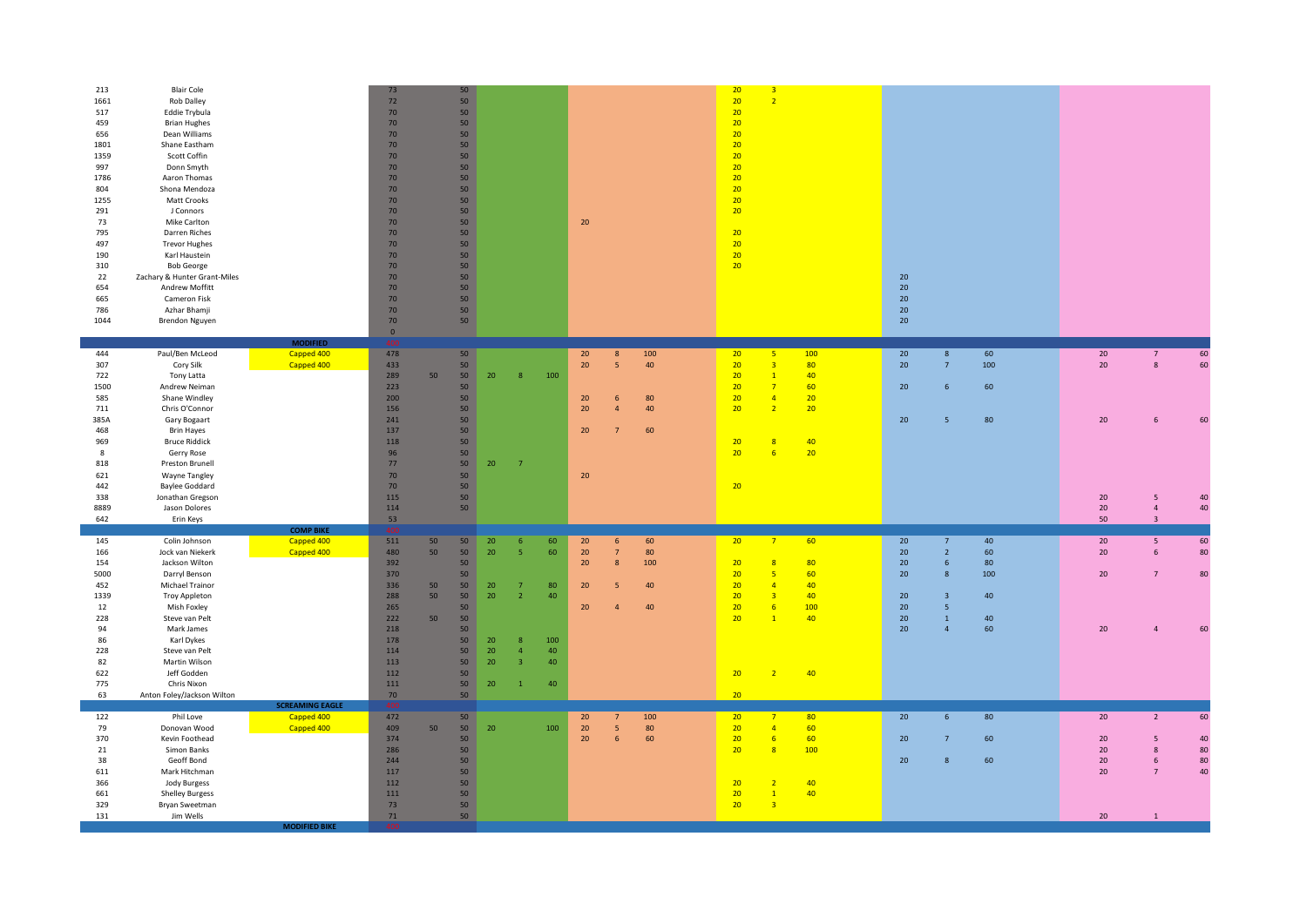| 438  | Shannon Askew        | Capped 400             | 465             | 50 | 50              | 20              |                         | 80              | 20                            | 20  | 20 |                | 40  | 20     |                | 40  | 20     | 3              | 60 |
|------|----------------------|------------------------|-----------------|----|-----------------|-----------------|-------------------------|-----------------|-------------------------------|-----|----|----------------|-----|--------|----------------|-----|--------|----------------|----|
|      |                      |                        |                 |    | 50              |                 |                         |                 | $\overline{2}$                |     | 20 |                |     |        |                | 40  |        |                | 20 |
| 145  | Colin Johnson        | Capped 400             | 402             | 50 |                 | 20              |                         | 40              | 20                            | 40  |    |                | 60  | 20     |                |     | 20     |                |    |
| 112  | Cole Scammell        |                        | 395             | 50 | 50              | 20 <sub>2</sub> | $\overline{\mathbf{3}}$ | 100             |                               |     | 20 | $\overline{A}$ | 20  | 20     |                | 20  | $20\,$ | 8              | 60 |
| 611  | Mark Hitchman        |                        | 387             | 50 | 50              | 20              | 6                       | 20 <sub>2</sub> | 20<br>$\mathbf{1}$            | 80  | 20 |                | 20  | 20     |                | 20  | $20\,$ |                | 40 |
|      |                      |                        |                 |    |                 |                 |                         |                 |                               |     |    |                |     |        |                |     |        |                |    |
| 46   | Tony Gray            |                        | 367             |    | 50              |                 |                         |                 | 20<br>8                       | 60  | 20 | $\overline{2}$ | 20  | 20     |                | 80  | 20     | $\overline{7}$ | 60 |
| 35   | Anton Foley          |                        | 362             |    | 50              |                 |                         |                 | $20\,$                        | 100 | 20 | $\overline{7}$ | 80  | 20     | $\overline{1}$ | 20  | $20\,$ | $\Delta$       | 20 |
|      |                      |                        |                 |    |                 |                 |                         |                 |                               |     |    |                |     |        |                |     |        |                | 40 |
| 166  | Jock van Niekerk     |                        | 326             | 50 | 50              | 20              |                         | 20 <sub>2</sub> | 20<br>$6\phantom{.}6$         | 20  |    |                |     | 20     |                | 60  | 20     |                |    |
| 740  | Alan Thoresen        |                        | 312             |    | 50              |                 |                         |                 | 20<br>-5                      | 20  | 20 | 6              | 60  | 20     | 6              | 20  | 20     | 5              | 60 |
| 154  | Jackson Wilton       |                        | 294             |    | 50              |                 |                         |                 | 20<br>$\overline{4}$          | 40  | 20 |                | 40  | 20     |                | 100 |        |                |    |
|      |                      |                        |                 |    |                 |                 |                         |                 |                               |     |    |                |     |        |                |     |        |                |    |
| 228  | Steve van Pelt       |                        | 245             | 50 | 50              | 20              | $\overline{2}$          | 20              |                               |     | 20 |                | 40  | 20     | $\overline{3}$ | 20  |        |                |    |
| 300  | Dean Piper           |                        | 233             | 50 | 50              | 20 <sub>2</sub> | 8                       | 60              |                               |     | 20 | 5              | 20  |        |                |     |        |                |    |
| 878  | Geoff Shaw           |                        | 170             |    | 50              |                 |                         |                 |                               |     |    |                |     | 20     |                | 40  | 20     |                | 40 |
|      |                      |                        |                 |    |                 |                 |                         |                 |                               |     |    |                |     |        |                |     |        |                |    |
| 584  | Martin Kjar          |                        | 153             |    | 50              |                 |                         |                 | 20<br>$\overline{\mathbf{3}}$ | 20  |    |                |     | 20     |                | 40  |        |                |    |
| 94   | Mark James           |                        | 137             |    | 50              |                 |                         |                 |                               |     |    |                |     | 20     | 5              | 20  | $20\,$ | $\overline{2}$ | 20 |
| 111  | Alex Paterson        |                        | 130             |    |                 | 20              |                         | 60              |                               |     |    |                |     |        |                |     |        |                |    |
|      |                      |                        |                 |    | 50              |                 |                         |                 |                               |     |    |                |     |        |                |     |        |                |    |
| 122  | Phil Love            |                        | 120             | 50 | 50              | 20 <sub>2</sub> |                         |                 |                               |     |    |                |     |        |                |     |        |                |    |
| 47   | Warren Wilson        |                        | 114             |    | 50              | 20              | A                       | 40              |                               |     |    |                |     |        |                |     |        |                |    |
|      |                      |                        |                 |    |                 |                 |                         |                 |                               |     |    |                |     |        |                |     |        |                |    |
| 848  | Ross Donaldson       |                        | 98              |    | 50              |                 |                         |                 |                               |     |    |                |     | 20     | 8              | 20  |        |                |    |
| 614  | Corey Turnbull       |                        | 95              |    | 50              | 20              | -5                      | 20              |                               |     |    |                |     |        |                |     |        |                |    |
| 999  | <b>Bret Nicol</b>    |                        | 91              |    | 50              |                 |                         |                 |                               |     |    |                |     |        |                |     | 20     | $\mathbf{1}$   |    |
|      |                      |                        |                 |    |                 |                 |                         |                 |                               |     |    |                |     |        |                |     |        |                | 20 |
| 622  | Jeff Godden          |                        | 90 <sup>°</sup> |    | 50              |                 |                         |                 |                               |     | 20 |                | 20  |        |                |     |        |                |    |
| 367  | Jody Burgess         |                        | 90              |    | 50              |                 |                         |                 |                               |     | 20 |                | 20  |        |                |     |        |                |    |
|      |                      |                        |                 |    |                 |                 |                         |                 |                               |     |    |                |     |        |                |     |        |                |    |
| 5030 | Mal Bain             |                        | 40              |    | 20 <sub>2</sub> |                 |                         |                 |                               |     |    |                |     |        |                |     | 20     |                |    |
|      |                      |                        | $\mathbf{0}$    |    |                 |                 |                         |                 |                               |     |    |                |     |        |                |     |        |                |    |
|      |                      |                        | $\mathbf{0}$    |    |                 |                 |                         |                 |                               |     |    |                |     |        |                |     |        |                |    |
|      |                      |                        |                 |    |                 |                 |                         |                 |                               |     |    |                |     |        |                |     |        |                |    |
|      |                      |                        | $\bf{0}$        |    |                 |                 |                         |                 |                               |     |    |                |     |        |                |     |        |                |    |
|      |                      | <b>SUPER STREET</b>    |                 |    |                 |                 |                         |                 |                               |     |    |                |     |        |                |     |        |                |    |
| 112  | <b>Grant Emett</b>   |                        | 269             | 50 | 50              | 20 <sup>°</sup> | $\overline{2}$          |                 |                               |     | 20 | $\overline{7}$ | 40  | 20     |                | 40  | 20     |                |    |
| 597  | Alan Smith           |                        | 244             | 50 | 50              | 20 <sup>°</sup> |                         |                 | 20<br>$\overline{2}$          |     | 20 | $\overline{2}$ |     | 20     |                |     | $20\,$ |                | 40 |
|      |                      |                        |                 |    |                 |                 |                         |                 |                               |     |    |                |     |        |                |     |        |                |    |
| 362  | Damon Grant          |                        | 219             |    | 50              |                 |                         |                 |                               |     | 20 | 6              | 80  |        |                |     | 20     | $\overline{3}$ | 40 |
| 2123 | Karl Flintoff        |                        | 200             |    | 50              |                 |                         |                 |                               |     |    |                |     | 20     | $\overline{4}$ | 100 | $20\,$ | 6              |    |
|      |                      |                        |                 |    |                 |                 |                         |                 |                               |     |    |                |     |        |                |     |        |                |    |
| 1212 | Matt Kingi           |                        | 199             |    | 50              |                 |                         |                 | 20<br>$\overline{\mathbf{3}}$ | 40  | 20 |                |     | 20     | 5              | 20  | 20     | $\mathbf{1}$   |    |
| 279  | Ron Van der Meent    |                        | 198             |    | 50              |                 |                         |                 | 20                            | 20  | 20 |                |     | 20     | 8              | 20  | 20     |                | 20 |
| 218  | Frank Syben          |                        | 195             |    | 50              |                 |                         |                 | 20                            |     | 20 |                |     | 20     | $\overline{3}$ | 20  | $20\,$ | $\overline{2}$ | 40 |
|      |                      |                        |                 |    |                 |                 |                         |                 |                               |     |    |                |     |        |                |     |        |                |    |
| 613  | Kirin Hodges         |                        | 193             |    | 50              |                 |                         |                 | 20<br>$\mathbf{1}$            | 20  |    |                |     | 20     | $2^{\circ}$    | 80  |        |                |    |
| 1990 | Glen Collins         |                        | 190             |    | 50              |                 |                         |                 | 20                            | 40  | 20 |                |     | 20     |                |     | 20     |                | 20 |
|      |                      |                        |                 |    | 50              |                 |                         |                 |                               |     | 20 | $\overline{3}$ | 40  |        |                |     |        | $\overline{7}$ | 40 |
| 927  | lan Prisk            |                        | 180             |    |                 |                 |                         |                 |                               |     |    |                |     |        |                |     | $20\,$ |                |    |
| 1154 | <b>Tracey Moffat</b> |                        | 171             |    | 50              |                 |                         |                 | 20                            |     | 20 |                |     | 20     | $1\,$          | 20  | 20     |                | 20 |
| 1969 | Matt Kingi           |                        | 160             | 50 | 50              | 20              |                         | 40              |                               |     |    |                |     |        |                |     |        |                |    |
|      |                      |                        |                 |    |                 |                 |                         |                 |                               |     |    |                |     |        |                |     |        |                |    |
| 736  | Aaron Parris         |                        | 150             |    | 50              |                 |                         |                 | 20                            | 80  |    |                |     |        |                |     |        |                |    |
| 710  | <b>Elliot Hanson</b> |                        | 130             |    | 50              |                 |                         |                 |                               |     | 20 |                | 60  |        |                |     |        |                |    |
| 3338 | Barry Rensford       |                        | 130             |    | 50              |                 |                         |                 |                               |     |    |                |     | $20\,$ |                | 60  |        |                |    |
|      |                      |                        |                 |    |                 |                 |                         |                 |                               |     |    |                |     |        |                |     |        |                |    |
| 934  | Alec Diver           |                        | 115             |    | 50              | 20              | -5                      | 40              |                               |     |    |                |     |        |                |     |        |                |    |
| 3307 | Dave Sharpe          |                        | 110             |    | 50              |                 |                         |                 |                               |     |    |                |     | 20     |                | 40  |        |                |    |
| 5008 |                      |                        | 110             |    | 50              |                 |                         |                 |                               |     |    |                |     |        |                |     | 20     |                |    |
|      | Paul Berridge        |                        |                 |    |                 |                 |                         |                 |                               |     |    |                |     |        |                |     |        |                | 40 |
| 440  | Kyle Levien          |                        | 98              |    | 50              |                 |                         |                 |                               |     |    |                |     |        |                |     | $20\,$ | 8              | 20 |
| 299  | Chris Sherwin        |                        | 96              |    | 50              | 20 <sub>2</sub> | 6                       | 20 <sub>2</sub> |                               |     |    |                |     |        |                |     |        |                |    |
|      |                      |                        |                 |    |                 |                 |                         |                 |                               |     |    |                |     |        |                |     |        |                |    |
| 544  | <b>Nicole Rivers</b> |                        | 95              |    | 50              |                 |                         |                 |                               |     | 20 | -5             | 20  |        |                |     |        |                |    |
| 106  | Morgan Bothwell      |                        | 90              |    | 50              | 20              |                         | 20 <sub>2</sub> |                               |     |    |                |     |        |                |     |        |                |    |
| 704  | Cody Mitchels        |                        | 90              |    | 50              | 20 <sup>°</sup> |                         | 20              |                               |     |    |                |     |        |                |     |        |                |    |
|      |                      |                        |                 |    |                 |                 |                         |                 |                               |     |    |                |     |        |                |     |        |                |    |
| 25   | Kane Stow            |                        | 90              |    | 50              |                 |                         |                 |                               |     |    |                |     |        |                |     | $20\,$ |                | 20 |
| 572  | Jared Donald         |                        | 70              |    | 50 <sub>2</sub> | 20              |                         |                 |                               |     |    |                |     |        |                |     |        |                |    |
| 1589 | Harry Tam            |                        | 70              |    | 50              |                 |                         |                 |                               |     | 20 |                |     |        |                |     |        |                |    |
|      |                      |                        |                 |    |                 |                 |                         |                 |                               |     |    |                |     |        |                |     |        |                |    |
| 492  | David Hickman        |                        | 70              |    | 50              |                 |                         |                 |                               |     | 20 |                |     |        |                |     |        |                |    |
| 564  | Dave Fishwick        |                        | 70              |    | 50              |                 |                         |                 |                               |     | 20 |                |     |        |                |     |        |                |    |
|      |                      |                        |                 |    |                 |                 |                         |                 |                               |     |    |                |     |        |                |     |        |                |    |
| 371  | Tony Livingstone     |                        | 70              |    | 50              |                 |                         |                 | 20                            |     |    |                |     |        |                |     |        |                |    |
| 1171 | Steve Amrein         |                        | 70              |    | 50              |                 |                         |                 |                               |     | 20 |                |     |        |                |     |        |                |    |
| 1093 | Simon MacLeod        |                        | 70              |    | 50              |                 |                         |                 |                               |     | 20 |                |     |        |                |     |        |                |    |
|      |                      |                        |                 |    |                 |                 |                         |                 |                               |     |    |                |     |        |                |     |        |                |    |
| 286  | Cindy Mendoza        |                        | 70              |    | 50              |                 |                         |                 |                               |     | 20 |                |     |        |                |     |        |                |    |
|      |                      |                        | 70              |    | 50              |                 |                         |                 |                               |     | 20 |                |     |        |                |     |        |                |    |
| 770  | Des Pollington       |                        | 70              |    | 50              |                 |                         |                 |                               |     | 20 |                |     |        |                |     |        |                |    |
|      |                      |                        |                 |    |                 |                 |                         |                 |                               |     |    |                |     |        |                |     |        |                |    |
| 1539 | Dereck Lennon        |                        |                 |    |                 |                 |                         |                 |                               |     |    |                |     |        |                |     |        |                |    |
| 100  | <b>Steve Henery</b>  |                        | 70              |    | 50              | 20              |                         |                 |                               |     |    |                |     |        |                |     |        |                |    |
| 196  | Muhammed Saleem      |                        | 70              |    | 50              |                 |                         |                 |                               |     |    |                |     | 20     |                |     |        |                |    |
|      |                      |                        |                 |    |                 |                 |                         |                 |                               |     |    |                |     |        |                |     |        |                |    |
| 417  | Mark Peacock         |                        | 70              |    | 50              |                 |                         |                 |                               |     |    |                |     |        |                |     | 20     |                |    |
|      |                      | <b>JUNIOR DRAGSTER</b> |                 |    |                 |                 |                         |                 |                               |     |    |                |     |        |                |     |        |                |    |
| 888  | Shauvaun Harvey      | Capped 400             | 439             | 50 | 50              | 20              | $\overline{7}$          | 40              | 20<br>$\overline{4}$          | 40  | 20 | $\overline{7}$ | 80  | 20     | $1\,$          | 20  | 20     |                | 40 |
| 570  | Carlos Harvey        | Capped 400             | 416             | 50 | 50              | 20 <sup>°</sup> | 8                       | 40              | 20<br>$\overline{5}$          | 60  | 20 |                | 20  | 20     | $\overline{3}$ | 80  | $20\,$ |                |    |
| 15   | Jack Gapp            | Capped 400             | 415             | 50 | 50              | 20              | $\overline{4}$          | 80              | 20<br>$7\overline{ }$         | 20  | 20 |                | 100 | 20     | $\overline{4}$ |     | 20     |                |    |